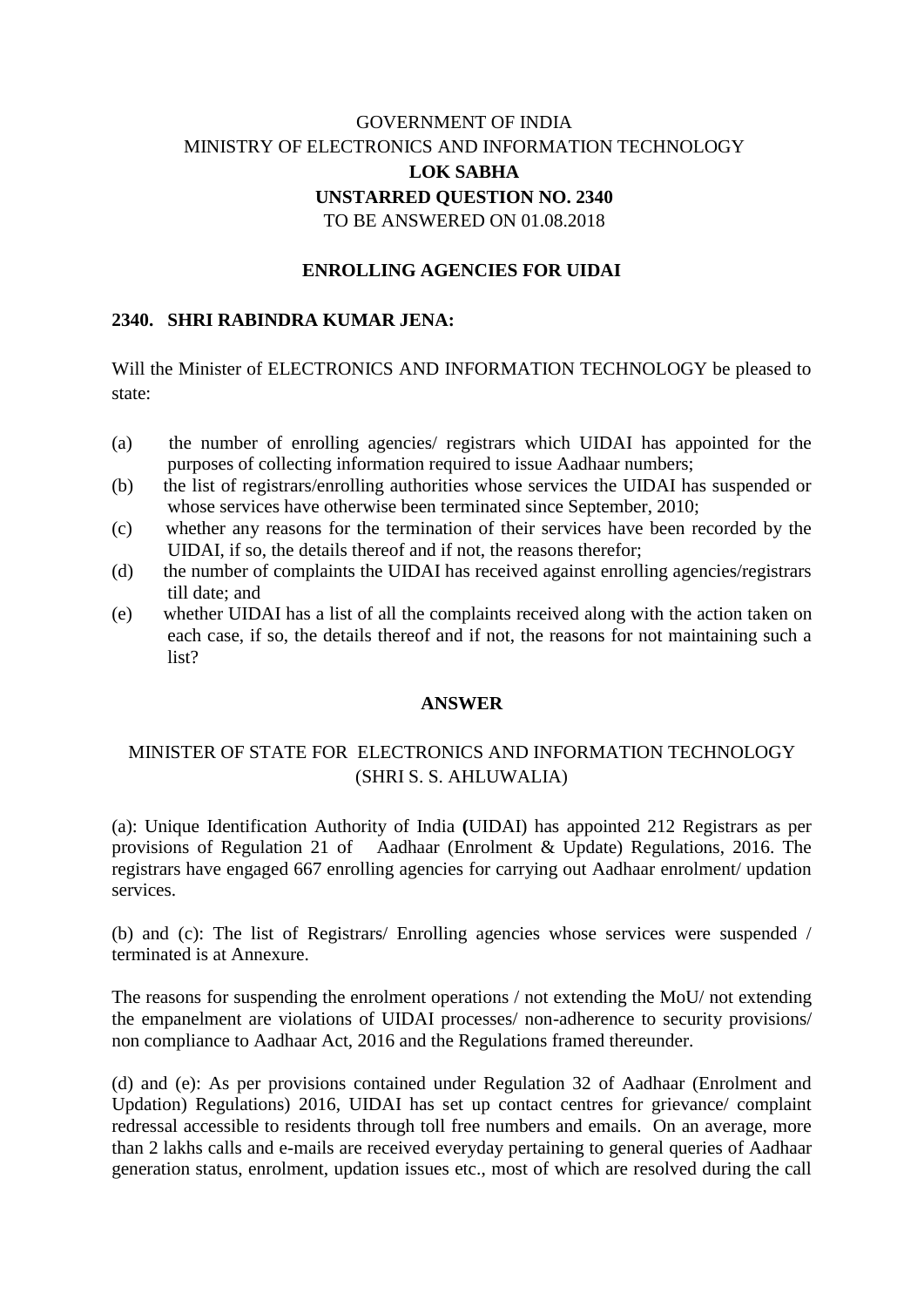itself. Remaining complaints / grievances are resolved as per existing mechanism. Issues related to Registrars and Enrolling agencies are largely information seeking.

### **Annexure**

| <b>Sl</b>      | <b>Name of Registrar</b>                                        |        |
|----------------|-----------------------------------------------------------------|--------|
| 1              | CSC e-Governance                                                |        |
| $\overline{2}$ | National Co-operative consumers Federation of India Limited     | (NCCF) |
| <b>Sl</b>      | <b>Name of Enrolling agency</b>                                 |        |
| $\mathbf{1}$   | M/s Madras Security Printer                                     |        |
| $\overline{2}$ | M/s 4-G Identity solutions                                      |        |
| 3              | M/s Infrastructure Leasing and Financial Services Ltd. (IL &FS) |        |
| 4              | M/s e-centric solutions                                         |        |
| 5.             | M/s Multiwave Innovations Pvt Ltd.                              |        |
| 6              | M/s Alankit Assignment Limited                                  |        |
| $\tau$         | M/s Krishnauram Shiksha Evam Jan Kalyan Samiti                  |        |
| 8              | M/s Amar Constructions                                          |        |
| 9              | M/s Vedavaag Systems Limited                                    |        |
| 10             | M/s Calance Software Pvt. Limited                               |        |
| 11             | M/s Conatus Infocom Pvt Limited                                 |        |
| 12             | M/s Prakash Computer Services                                   |        |
| 13             | M/s Shri Ramraja Sarkar Lok Kalyan Trust                        |        |
| 14             | M/s Synapses Solutions                                          |        |